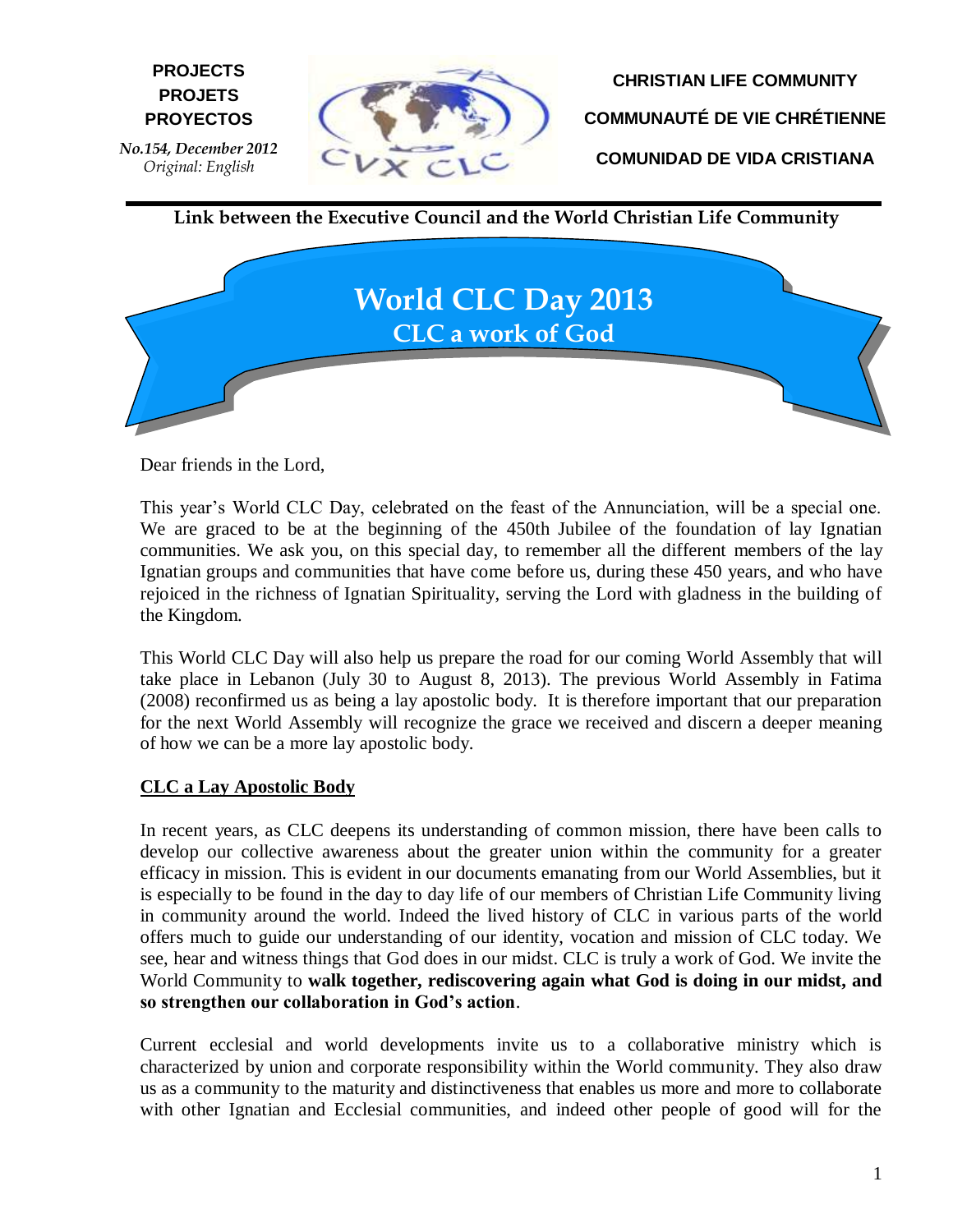building of a better world  $\frac{1}{1}$ . As a world body we also recognize the fact that now-a-days local/regional issues can have a global reach/effect and global issues have a local effect, e.g.: global warming, deep national and regional economic issues, displaced persons as a result of war and persecution etc.

In the world and the Church today, there is an increasing sense of solidarity among peoples. This heightening sense of oneness is also a gift of the Lord to the community for the purposes of a new quality of presence and witness in the church and the world. We are thus invited to be always attentive to our vision of CLC and its common mission. Vision is about identity, and this in turn informs both our mission and the way we engage with it. With the use of DSSE as our primary tool for apostolic discernment, there is a growing sense of the world community as a body manifest at local levels. This is made more so by specific and on-going actions of common intervention. The position of the world community in solidarity with the Dominican Republic's fight for the right of fair government provision for education was an experience of this kind. The advocacy work in the service of the environment and on migration are among other common fronts on which the world community acts, or feels called to act and to share awareness. Another sign of growth at world level was a financial one: the success of our accommodation project in Rome. Our Progressio magazine and other means of sharing information are used to make us all aware of and interested in the various ways in which God is working in our world community. Also this March  $25<sup>th</sup>$  – or around that date – as in other years, thousands of CLCers and friends and families will join in a common celebration over the world. Many communities and celebrations in different parts of the world, but only one body. These events teach us that we are growing in unity and eventually we become a world community who acts (as we did in the Dominican Republic campaign), shares financial responsibility (the accommodation project), prays and celebrates together (World CLC day).

At this given time, the Lord of history invites us to an ever deeper living of this vocation, in becoming a more prophetic sign through our stronger unity in diversity in a world also characterized by fragmentation and competition-driven 'collaborations'. Thus the identity of CLC is itself a prophetic sign of our times, of the call to fullness of life addressed to all people, irrespective of the various points of differences. In a unique and most timely way, the call to simplicity of lifestyle is felt in our community today, as an option for life on the planet and for justice within the human community<sup>2</sup>. The Church and society are in urgent and universal **need of authentic witness**.

The question must still be raised about the distinctiveness of the CLC vocation in the midst of the various gifts in the Church and in the Ignatian family in the world today. By describing itself as a lay apostolic body, does CLC lay claim to distinctive features? Is there ambiguity among ourselves in understanding what the CLC vocation means? In what way is CLC different, for example, from Ignatian meditation groups or from organized groups of Ignatian spiritual directors? In some cases, it can be observed that CLC members/communities might be like members of peace movements, women's justice groups or committed environmentalists, etc. While we must not begrudge others of the radicalism of their own identity, there can be some value in becoming aware of the particular grace which is ours, and implications for greater faithfulness. The question thus becomes crucial: What is our distinction as a Lay Apostolic Body, as CLC? Graced as we have been with so much wisdom and so many tools, we have an opportunity and obligation to share and learn from

 $\overline{a}$ 

<sup>&</sup>lt;sup>1</sup> General Principle 7

<sup>2</sup> General Principle 12b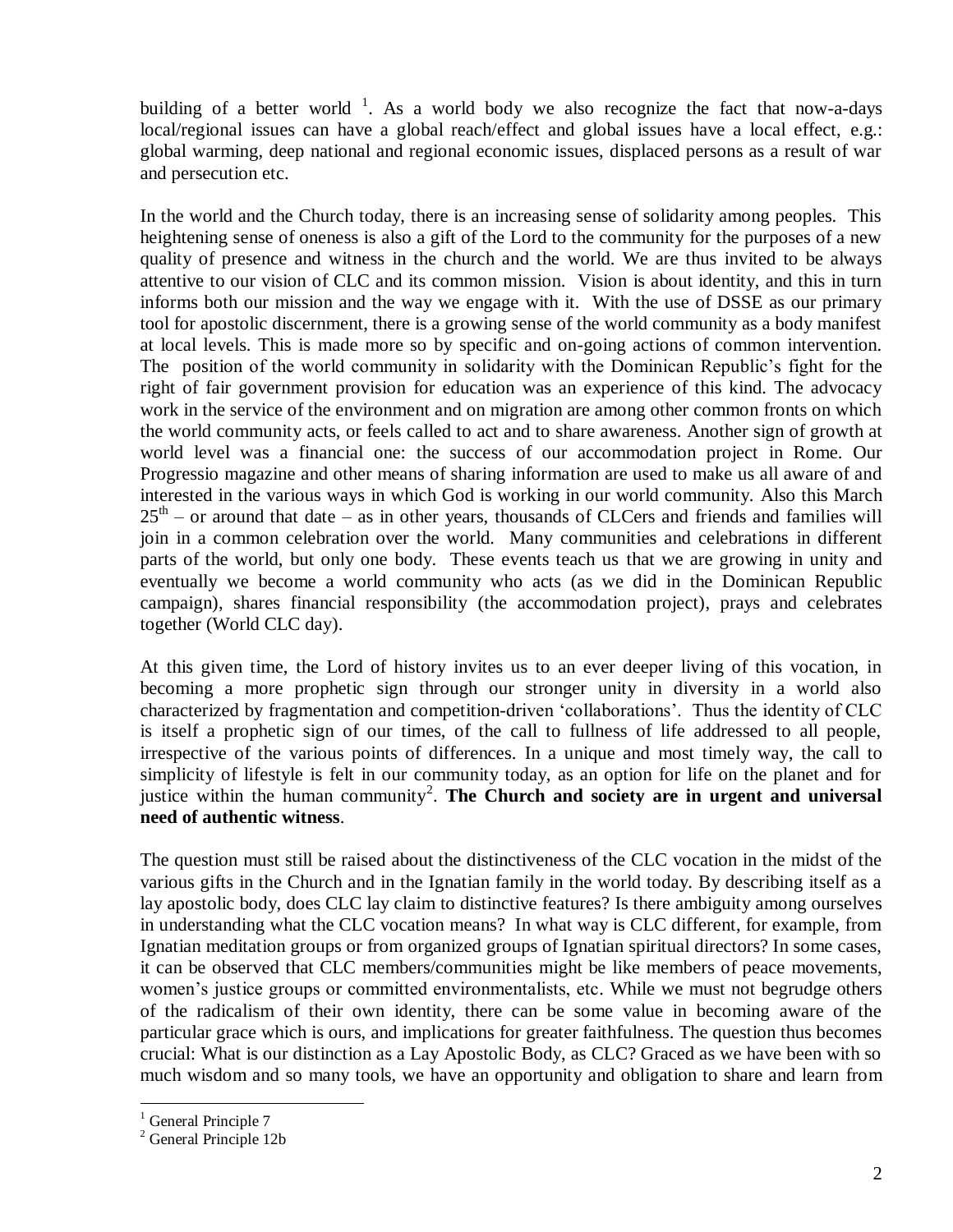each other how to more effectively utilize and apply what we have to make "another world possible".

What is the shape and form of the CLC lay apostolic body? CLC, a lay Ignatian apostolic body, is part of the Body of Christ, the Church. The analogy of the Body as used by St. Paul (1Cor. 12) underscores that a human body has many parts and functions. It is an assembly of functions at the service of the whole organism and beyond itself. This analogy of the body as a symphony of functions and gifts can be helpful to us in deepening the sense of responsibility for the particular grace that Christ gives to the Church and the world through CLC. To understand our vocation well, we need to understand the Church deeply. What is the Church? What is the nature of this body of which we are part and within which our functionality and identity find meaning?

It is important to be aware that while the Catholic Church is the immediate ecclesial community in which the CLC is officially recognized, the experience of CLC life and membership is an ecumenical one. When we speak of our community as being part of the Church, we officially mean the Roman Catholic Church, and we embrace the ecumenical nature of the Church, drawing our membership from the catholic, universal church, the community of followers of Jesus Christ. Our General Principle 4 starts by responding to the question "Who is called?" Clearly the people called to this community are defined in the opening sentence "*Our Community is made up of Christians: men and women, adults and youth, of all social conditions who want to follow Jesus Christ more closely…"*. It can be said that one of CLC's strengths is the fact of its unity in its great diversity which is a living reflection of the Church, itself a reflection of the human community and the community of life on the earth (cf. Romans 8:22-23).

A historical review of the concept of the laity in the Church helps to give a broader context to our CLC identity, especially for: (i) recognizing our lay vocation and (ii) providing helpful background to the understanding of the call of CLC to be a Lay Apostolic Body. The Christian community, the Church, is still making efforts to hear the call of Vatican II, which also brings a new vision of the world; "instead of looking at the world as the place of evil, which is in opposition to the Church it referred to now as the world which God is continually creating and upholding"<sup>3</sup>. In this perspective, not only the Church has to give to the world but the world has much to bring to the Church. A definition of the Laity is the one quoted in Aparecida: "*man and woman of the church in the heart of the world and man and woman of the world in the heart of the Church*".<sup>4</sup> By this identity, lay Christians are especially placed in a position to be witnesses and mediators of hope in the world.

Reflecting on Ignatius' life and ministry to and with laity, one can learn some lessons for the understanding of the Lay Apostolic Body today, beginning with the central place of **Love for and in the community***.* We do not live our vocation in isolation or in a vacuum. Our personal vocations are flavoured by our participation in the various communities and groups of which we form part, such as our country, our religious tradition, our family, gender and the times in which we live. We are shaped by, and help to shape, the communities in whose lives we share or touch. Ignatius himself matured and experienced the gift, the challenge and tremendous potential of living a communal apostolic vocation. This is the gift, challenge and tremendous potential offered now to CLC

 $\overline{a}$ 

<sup>&</sup>lt;sup>3</sup> Progressio Suplemento 59

<sup>4</sup> Aparecida [225] Document from the V Conference of Bishops of Latin America and the Caribbean held in Aparecida (Brazil) in May 2007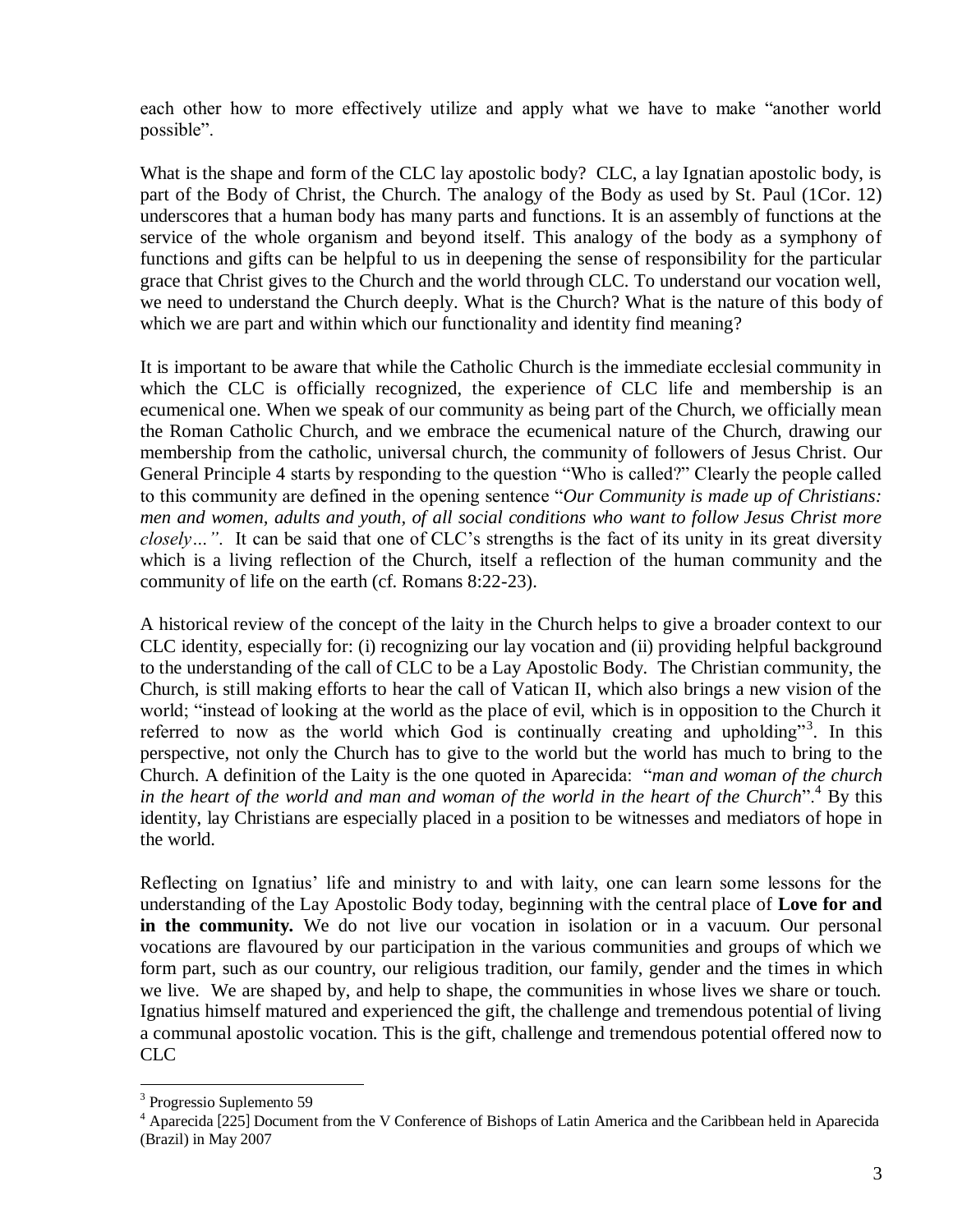CLC is "apostolic". As part of the Body of Christ, the Church, it receives the call of Christ and endeavours to respond to it ever more authentically. The call (or Common Mission), received in the Assembly of Itaici 1998, sent the World Community to bring Christ in three areas of our lives, our Social Realities, our Cultures and our Daily Lives. The two assemblies following Itaici were a confirmation and reconfirmation of the call and of our willingness to respond to this call, by embracing the radical implications of acting together as one community, one body. The image of the body invites us to a qualitative leap in our conception of our identity, confirming the grace of the call of the Lord in our recent history.

For the celebration of WCLC day, we propose some questions for the communities to deepen and reflect on our understanding of being a Lay Apostolic Body:

- In your community, how is CLC recognized as being a work of God?
- If CLC is a body, what shape does it have? What part of that body is your community (draw that part if it helps)?
- Some characteristics that relate to CLC as being a Lay Apostolic Body are: Guides, Leadership, DSSE, Commitment, Simple Lifestyle, Financial Co-Responsibility, Apostolic Initiatives and Advocacy. In which of these characteristics does your local/national community have to work harder?
- What is your experience of community discernment that resulted in your National Community taking up an apostolic work?
- How do you find people to send and support this apostolic work?
- How do you evaluate the effectiveness of your work, its continued relevance and the work of the people you sent?
- If you do not have any national apostolic works but you have practiced DSSE at a local or personal level in CLC can you share your experience about your process?

As in past years, we are grateful if you could share with us some of your reflections on the above questions.

## **The 450th Jubilee (March 25th 2013 to March 25th 2014)**

As we expressed in Projects 152, the year 2013 will mark **450 years of Ignatian Lay Communities***.* We are delighted to see many communities are preparing some activities to celebrate this important anniversary. The most important activity will be, of course, our World Assembly in Lebanon. But also other international activities have been discussed. One already approved is a Pilgrimage in Europe. In 1556 Jean Leunis' made a pilgrimage, from Liege (Belgium) to Rome (Italy), to meet Saint Ignatius and join the Society of Jesus.. Six years later in Rome Leunis founded "Prima Primaria", which was the origin of Sodality of our Lady and CLC. 450 years later our pilgrimage will be done to emulate Leunis' journey to the foundation of what we may call, the lay companions. There will be four short stages: Belgium  $(6-7<sup>th</sup>)$ , Switzerland  $(8 14<sup>th</sup>$ ), France (190-21<sup>st</sup>) and Italy (26-28<sup>th</sup>) in April 2013. Very soon you will find more detailed information of this Pilgrimage in our site. [www.cvx-clc.net](http://www.cvx-clc.net/) and how you can join in